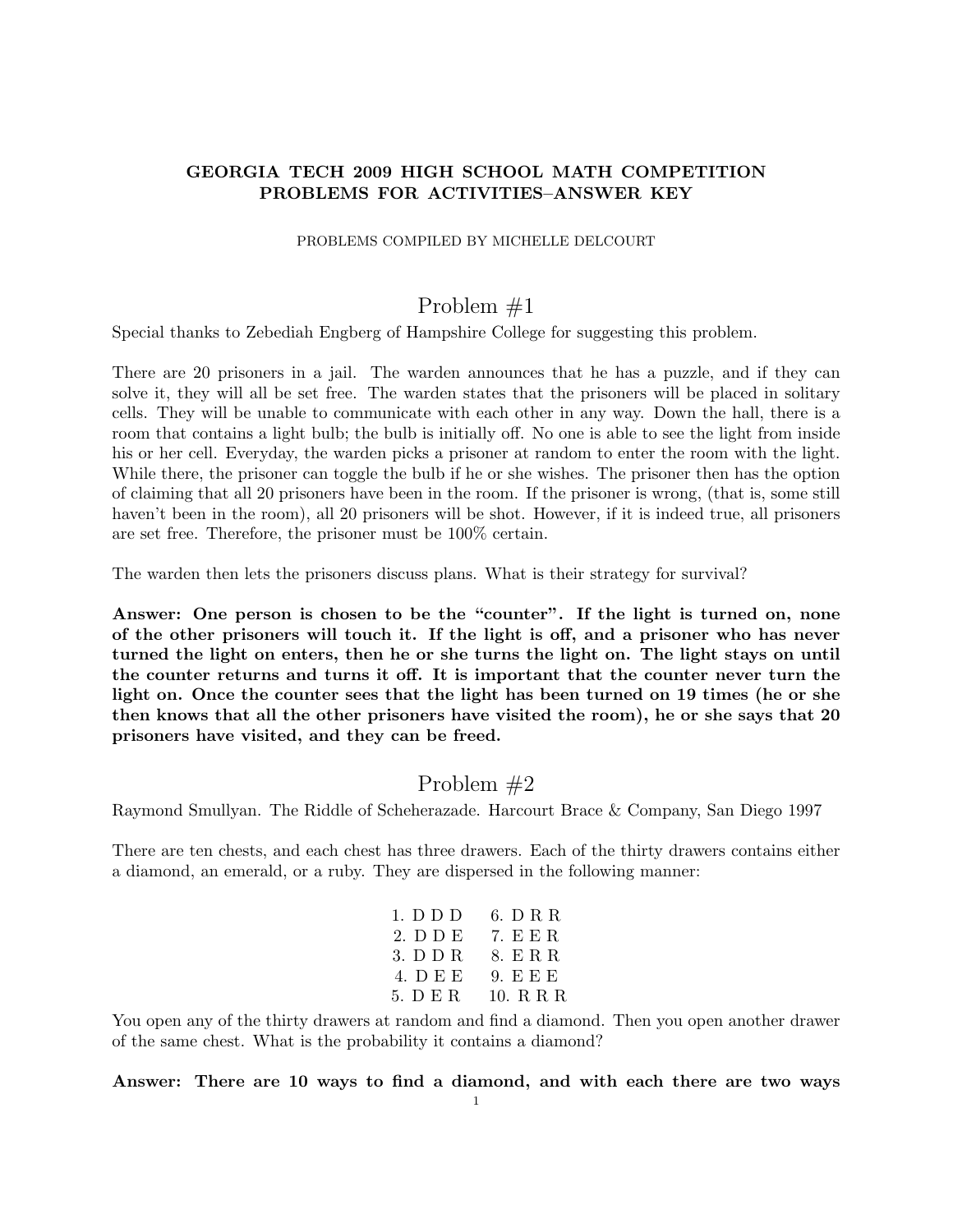to pick a second drawer of the same chest. There are 20 ways to pick a second drawer. How many of these 20 contain a diamond. For Chests 4, 5, and 6 there are 0 ways. There are 2 ways in Chest 3 (two possible first diamonds and for each there is 1 way to pick a second diamond). Similarly there are 2 ways for Chest 2. For Chest 1 there are 3 possible first diamonds and 2 possible second diamonds for each of these, which makes 6 possibilities for Chest 1. There are 10 possible second diamonds the total 20 choices. Thus, the probability is 1/2.

### Problem #3

Special thanks to Alexandria Stephenson of Georgia Tech for suggesting this problem.

Ivan Moscovich. 1000 Play Thinks. Workman Publishing, New York 1997

Euler's Problem: the object of these puzzles is to trace the complete pattern marked out by the gray lines without picking up your pencil or backtracking over any sections. Your lines may cross only at the dots. Which of the following are solvable?



Answer: 2 and 3 are solvable, 1 is not

# Problem #4

Special thanks to Kevin Bokelmann of Georgia Tech for suggesting this problem.

Observe the following:



Note:  $64/16 = 4$ 

Find another set of numbers with the property that when one crosses out the tens place of the numerator (a two digit number) and crosses out the ones place of denominator (another two digit number), the result is a fraction that reduces to the correct answer of the orginal fraction. The numbers crossed out must be the same.  $(11/11 = 1$  does not count.)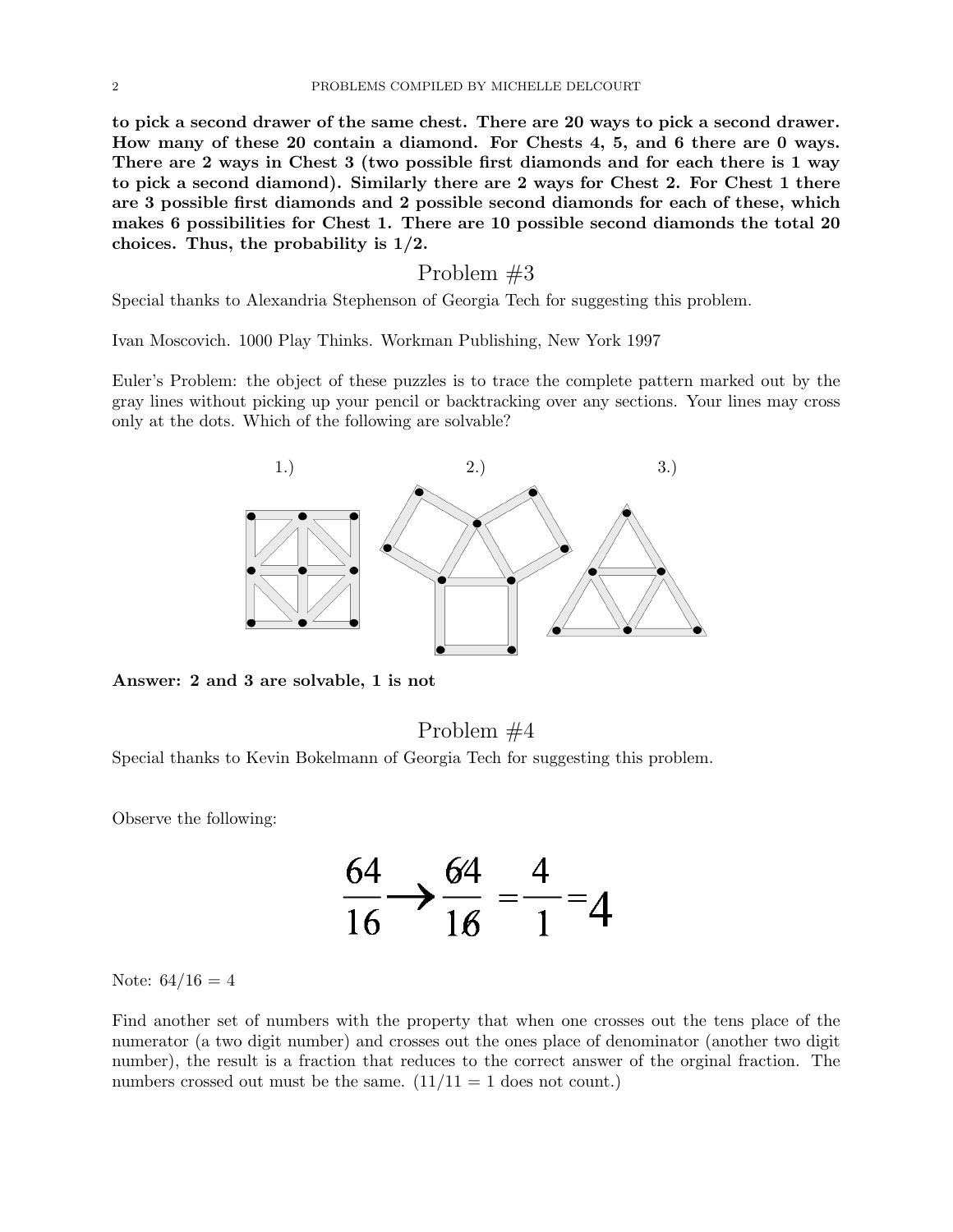Answer: Another solution is  $95/19 = 5$ , if other solutions are presented, make sure the students have crossed out the tens place of the numerator and the ones place of denominator. Also check to make sure that the numbers crossed are the same and that the number which results is in fact the answer to the original fraction.

# Problem #5

Boris A. Kordemsky. The Moscow Puzzles. Charles Scribner's Sons, New York 1992

There is an interesting five-digit number A. With a 1 after it, it is three times as large as with a 1 before it. What is it?

### Answer: A with 1 after it is  $10A + 1$ . With a 1 before it, it is  $100,000 + A$ . Then  $10A$  $+ 1 = 3(100,000 + A)$ , and  $A = 42,857$ .

# Problem #6

Raymond Smullyan. The Riddle of Scheherazade. Harcourt Brace & Company, San Diego 1997

Iskandar was an extremely intelligent person who once asked his friend Kamar the ages in years of his three children. The following conversation ensued:

Kamar: The product of their ages is 36.

Iskandar: That doesn't tell me their ages.

Kamar: Well, by coincidence, the sum of their ages is your own age.

Iskandar (after several minutes of thought): I still don't have enough information.

Kamar: Well, if this will help, my son is more than a year older than his two sisters.

Iskandar: Oh good! Now I know their ages.

What are their ages?

Answer: The following are the only triples with a product of 36 (their sums are written along side):

| $1, 1, 36 - 38$ | $1, 6, 6-13$   |
|-----------------|----------------|
| $1, 2, 18 - 21$ | $2, 2, 9-13$   |
| $1, 3, 12 - 16$ | $2, 3, 6-11$   |
| $1, 4, 9-14$    | $3, 4, 3 - 10$ |

The only triples with the same sum are 1, 6, 6 and 2, 2, 9 (the sum is 13, Iskandar must be 13 because he could not determine the unique triple). Because the sum is more than a year older than both daughters, the correct solution is that both daughters are 2 and the son is 9.

# Problem #7

Boris A. Kordemsky. The Moscow Puzzles. Charles Scribner's Sons, New York 1992

Scholars discovered 2,520 in hieroglyphs engraved on the stone lid of a tomb in an Egyptian pyramid. Why was such an honor paid this number?